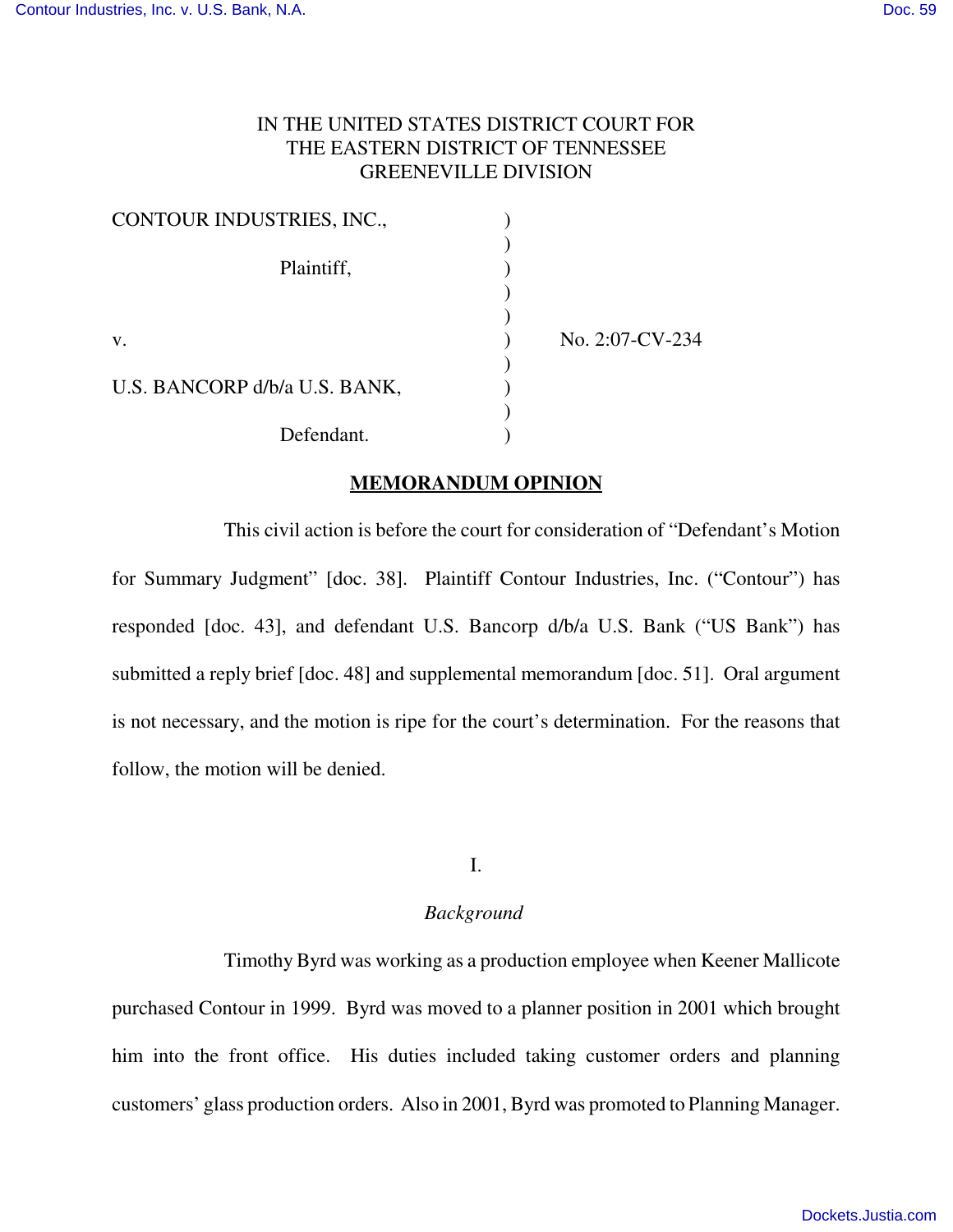His duties included processing the mail. Byrd was to take the checks received and stamp them with Contour's stamp, make out deposit slips, and pull corresponding invoices. He was then to turn the invoices over to Doug Jones, the company accountant, for payment.

At some point, Byrd began using a discarded endorsement stamp to deposit checks made out to Contour into his personal account with US Bank. He covered the "For Deposit Only" and account number portions of the stamp and forged Doug Jones's signature and then wrote "Pay to the order of" and signed his name. Byrd did this over a period of numerous months and diverted almost \$400,000 into his personal account.

### II.

#### *Summary Judgment Standard*

Pursuant to Federal Rule of Civil Procedure 56(c), summary judgment "should be rendered if the pleadings, the discovery and disclosure materials on file, and any affidavits show that there is no genuine issue as to any material fact and that the movant is entitled to judgment as a matter of law." Fed. R. Civ. P. 56(c). The moving party may discharge its burden by demonstrating that the non-moving party has failed to establish an essential element of that party's case for which he or she bears the ultimate burden of proof at trial. *Celotex Corp. v. Catrett*, 477 U.S. 317, 322 (1986). The moving party need not support its motion with affidavits or other materials negating the opponent's claim. *Id.* at 323. Although the moving party has the initial burden, that burden may be discharged by a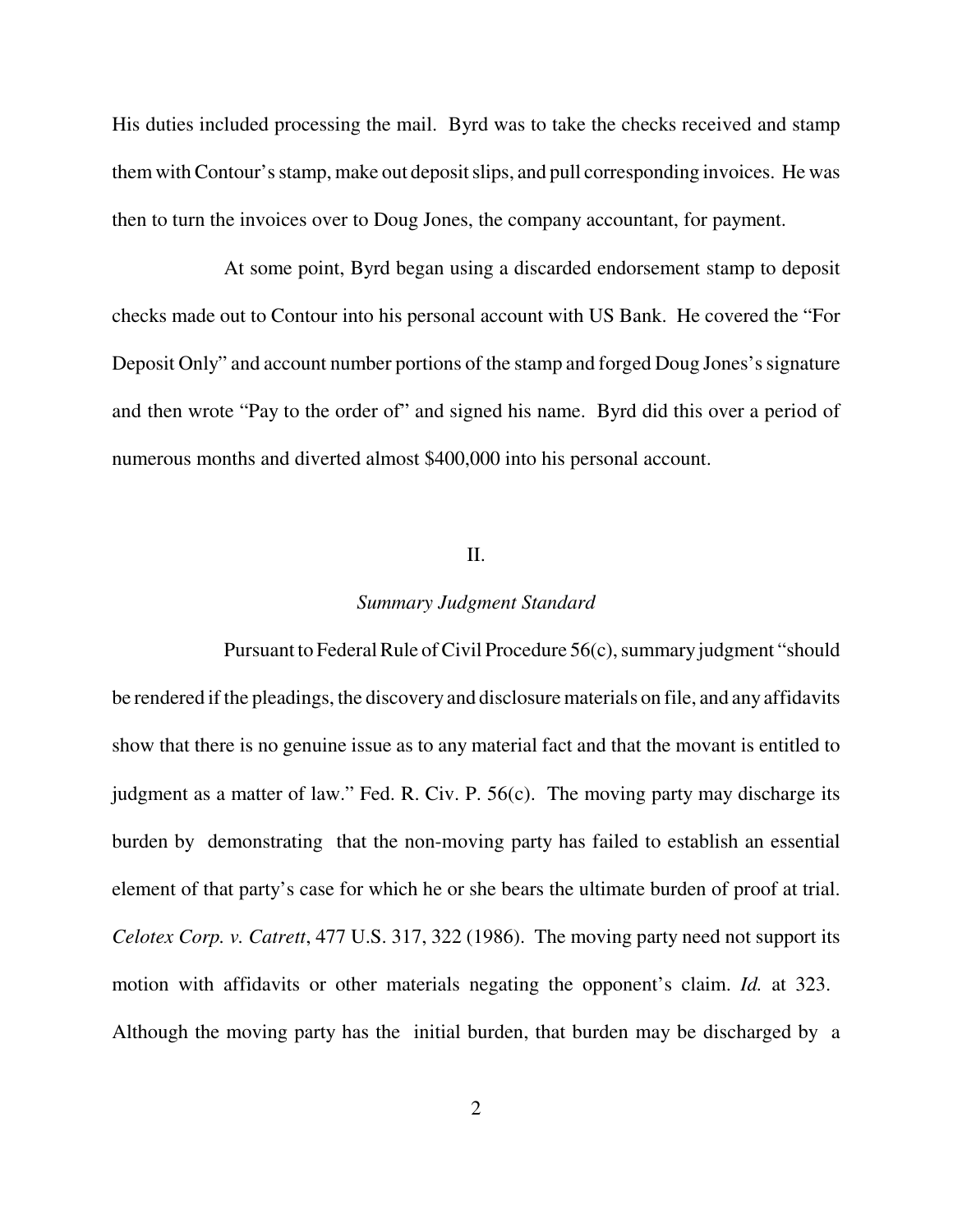"showing" to the district court that there is an absence of evidence in support of the nonmoving party's case. *Id.* at 325 (emphasis in original).

After the moving party has carried its initial burden of showing that there are no genuine issues of material fact in dispute, the burden shifts to the non-moving party to present specific facts demonstrating that there is a genuine issue for trial. *Matsushita Elec. Indus. Co., v. Zenith Radio Corp.*, 475 U.S. 574, 586-87 (1986). "The 'mere possibility' of a factual dispute is not enough." *Mitchell v. Toledo Hosp.*, 964 F.2d 577, 582 (6<sup>th</sup> Cir. 1992) (citing *Gregg v. Allen-Bradley Co.*, 801 F.2d 859, 863 ( $6<sup>th</sup> Cir.$  1986)). In order to defeat the motion for summary judgment, the non-moving party must present probative evidence that supports its complaint. *Anderson v. Liberty Lobby, Inc.*, 477 U.S. 242, 249-50 (1986). The non-moving party's evidence is to be believed, and all justifiable inferences are to be drawn in that party's favor. *Id.* at 255. The court determines whether the evidence requires submission to a jury or whether one party must prevail as a matter of law because the issue is so one-sided. *Id.* at 251-52.

# III.

## *Analysis*

### A. Tenn. Code Ann. § 47-3-405

US Bank has moved for summary judgment arguing that Contour's conversion claim is barred by Tenn. Code Ann. § 47-3-405(b). Contour amended its complaint and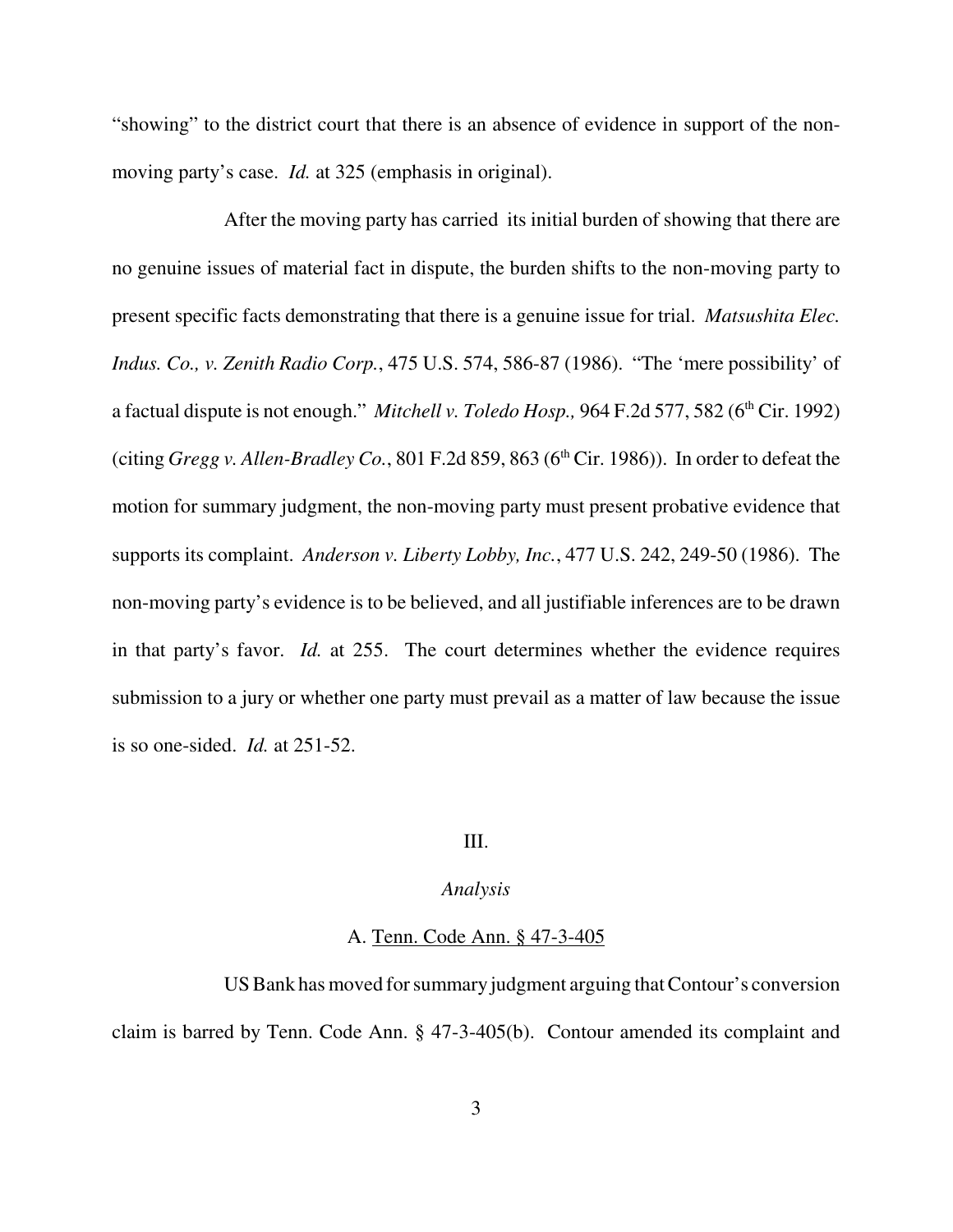alleged a claim for conversion pursuant to Tenn. Code Ann. § 47-3-420, which states in pertinent part:

> The law applicable to conversion of personal property applies to instruments. An instrument is also converted if it is taken by transfer, other than a negotiation, from a person not entitled to enforce the instrument or a bank makes or obtains payment with respect to the instrument for a person not entitled to enforce the instrument or receive payment.

Tenn. Code Ann. § 47-3-420(a). US Bank asserts as a defense to this conversion claim § 47-

3-405(b). In order to receive the benefits of this provision of Tennessee's version of the

Uniform Commercial Code ("UCC"), US Bank must prove the elements under the section.

Section 47-3-405(b) states:

For the purpose of determining the rights and liabilities of a person who in good faith, pays an instrument or takes it for value or for collection, if an employer entrusted an employee with responsibility with respect to the instrument and the employee or a person acting in concert with the employee makes a fraudulent endorsement of the instrument, the endorsement is effective as the endorsement of the person to whom the instrument is payable if it is made in the name of that person.

Pursuant to this provision, if an employee who has been given responsibility

over a check fraudulently endorses the check, and the bank in good faith accepts the check for deposit, then "the endorsement is effective as the endorsement of the person to whom the instrument is payable if it is made in the name of that person." Tenn. Code Ann. § 47-3- 405(b). The principle behind this provision is that the employer should bear the loss for fraudulent endorsements by employees as the employer is in a better position to avoid such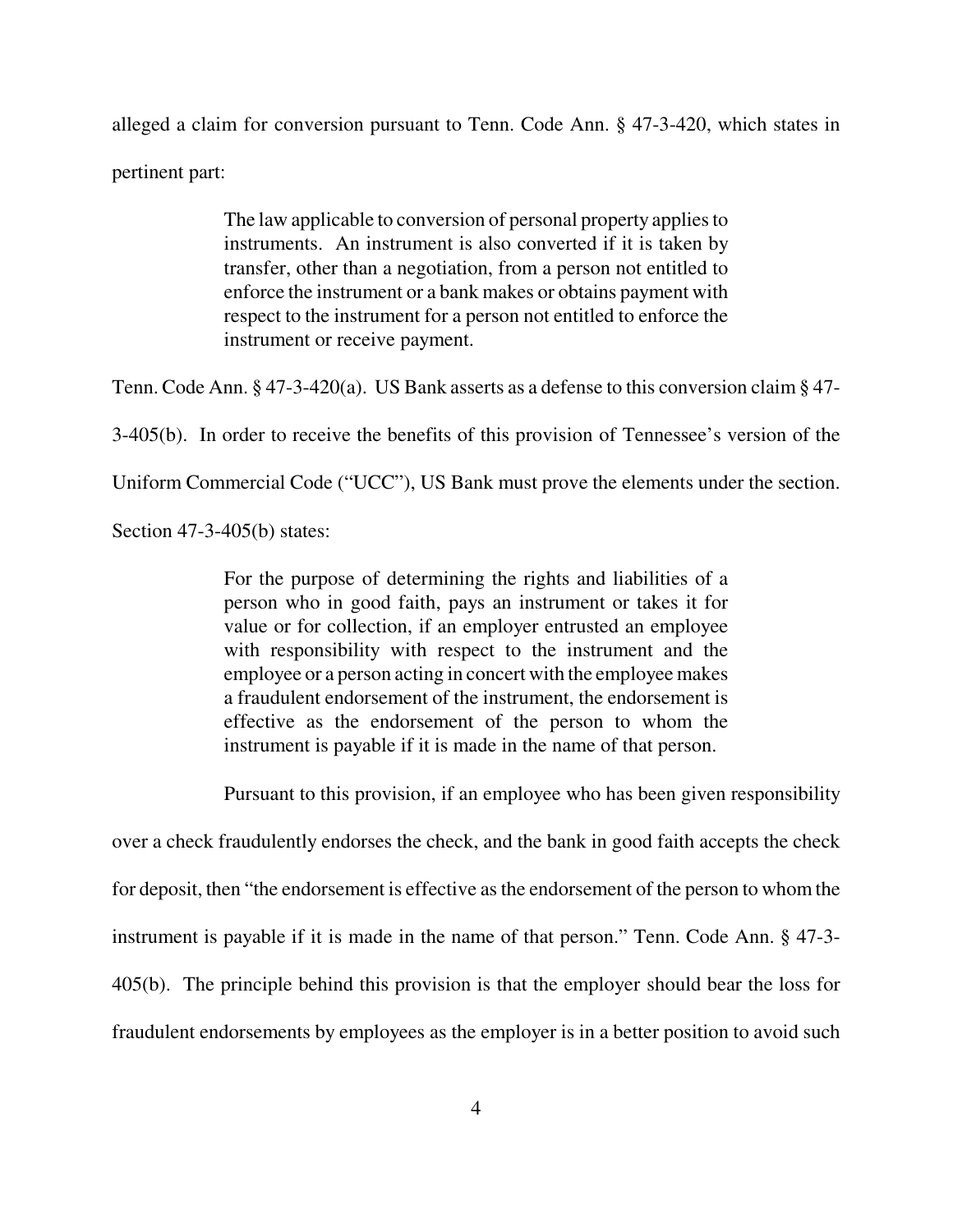loss by better supervision, hiring decisions, and other preventative measures. Tenn. Code

Ann. § 47-3-405 comments to official text.

Section 47-3-405 defines responsibility regarding instruments as follows:

"Responsibility" with respect to instruments means authority (i) to sign or endorse instruments on behalf of the employer, (ii) to process instruments received by the employer for bookkeeping purposes, for deposit to an account, or for other disposition, (iii) to prepare or process instruments for issue in the name of the employer, (iv) to supply information determining the names or addresses of payees of instruments to be issued in the name of the employer, (v) to control the disposition of instruments to be issued in the name of the employer, or (vi) to act otherwise with respect to instruments in a responsible capacity. "Responsibility" does not include authority that merely allows an employee to have access to instruments or blank or incomplete instrument forms that are being stored or transported or are part of incoming or outgoing mail, or similar access.

Tenn. Code Ann. § 47-3-405(3).

Byrd's involvement with the checks received by Contour was described by

Contour's current owner Keener Mallicote in deposition. He stated:

A. Well, he [Byrd] received the - - he received the mail and distributed it, all of it that wasn't checks and then he took the checks that were received, he endorsed them, he made out a deposit slip, he pulled the invoice - - corresponding invoices for those checks and then he turned those over to Doug who entered them in the system. He said - - Doug said today that sometimes Tim, sometimes Inez would do that. I didn't know that. But yeah, that pretty much followed the same . . .

Q. But he had responsibility to get the checks and to at least get them - - get the paperwork pulled and get them to give to Doug for . . .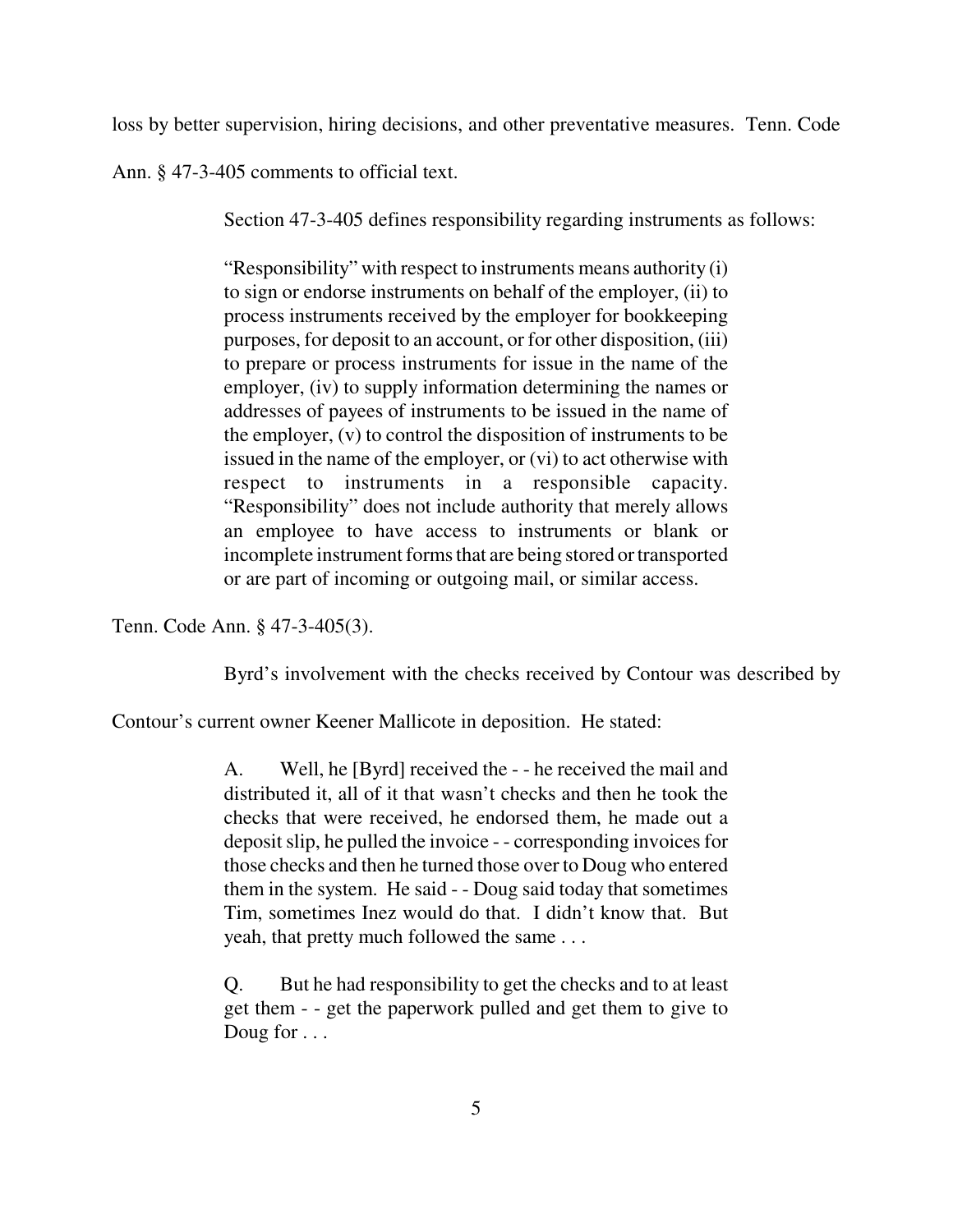A. That's right.

. . .

Q. Okay. And I - - the fact that he had the deposit stamp for the company's bank was based on what you testified a moment ago not unusual or unexpected either, that was part of his - what he needed in order to prepare the deposits for Mr. Jones?

A. Yes, to receive the mail and create the deposits he had that.

Based upon the description of Byrd's duties with the checks submitted to Contour and the definition of "responsibility" in § 47-3-405(3), the court finds that Byrd was an employee with responsibility with respect to instruments. He processed checks for deposit and had the authority to endorse the checks for deposit using the Contour's stamp, which was kept in his desk.

There still must be a showing that the endorsements were fraudulent and that the bank paid or deposited the checks in good faith in order for US Bank to be successful in asserting this defense.

There does not appear to be a dispute that the endorsements were fraudulent. Section 47-3-405(2) states in part that a "'fraudulent endorsement' means (i) in the case of an instrument payable to the employer, a forged endorsement purporting to be that of the employer . . . ."

> Under subsection (b), an endorsement is made in the name of the person to whom an instrument is payable if (i) it is made in a name substantially similar to the name of that person or (ii) the instrument, whether or not endorsed, is deposited in a depository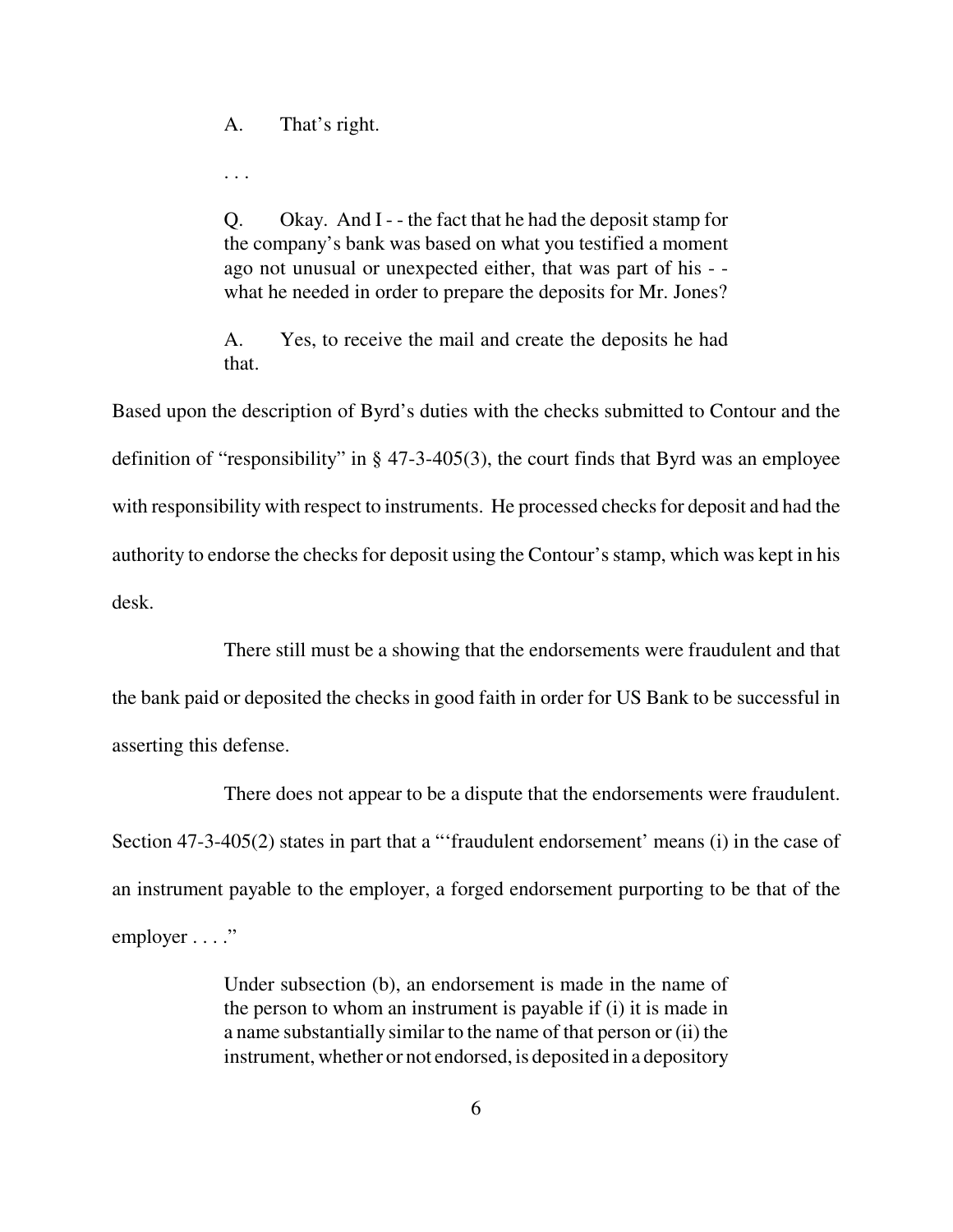bank to an account in a name substantially similar to the name of that person.

Tenn. Code Ann. § 47-3-405(c).

Byrd stamped the back of the checks with Contour's stamp and forged the name of Doug Jones, Contour's accountant. He covered the part of the stamp that showed "For Deposit Only" and the name of Contour's bank. Byrd then wrote "Pay to the order of" and signed his name. Byrd's conduct falls within the description of an endorsement in subsection (c), so the court finds that Byrd made fraudulent endorsements as required for US Bank's assertion of its defense under § 47-3-405(b).

The remaining issue is whether US Bank deposited the checks in good faith.<sup>1</sup>

In *Bank/First Citizens Bank v. Citizens & Associates*, 82 S.W.3d 259 (Tenn. 2002),<sup>2</sup> the

<sup>&</sup>lt;sup>1</sup> The court notes at this point that Tennessee's version of  $\S 3-405(b)$  differs from the model U.C .C. version and the version adopted by other states. The model code contains a second sentence that states, "If the person paying the instrument or taking it for value or for collection fails to exercise ordinary care in paying or taking the instrument and that failure substantially contributes to loss resulting from the fraud, the person bearing the loss may recover from the person failing to exercise ordinary care to the extent the failure to exercise ordinary care contributed to the loss." U.C.C. § 3- 405(b) (2002). In states that have adopted this sentence in their version of § 3-405(b), once the bank has shown that it paid or deposited the checks in good faith, the burden shifts to the employer to prove that the bank failed to exercise ordinary care and that the failure substantially contributed to the loss resulting from the fraud. *See, e.g. , Shane Smith Enters. v. Bank of Am.*, No. 4:06CV00376 JLH, 2007 WL 1880201, at \*6 (E.D. Ark. June 29, 2007) (citing Ark. Code Ann.§ 4-3-405(b); *Cont'l Cas. Co. v. Fifth/Third Bank*, 418 F. Supp. 2d 964, 972 (N.D. Ohio 2006)). However, the Tennessee General Assembly did not enact the 1990 comparative fault provision in U.C.C. § 3- 405(b). *C-Wood Lumber Co. v. Wayne County Bank*, 233 S.W.3d 263, 277 n.33 (Tenn. Ct. App. 2007). Thus, if the bank shows it deposited the checks in good faith, the inquiry ends at that point. The burden does not shift to the employer to present proof regarding whether or not the bank exercised ordinary care in depositing the checks presented by Byrd.

<sup>&</sup>lt;sup>2</sup> Bank/First involved application of § 47-3-406. A depository bank that had taken checks (continued...)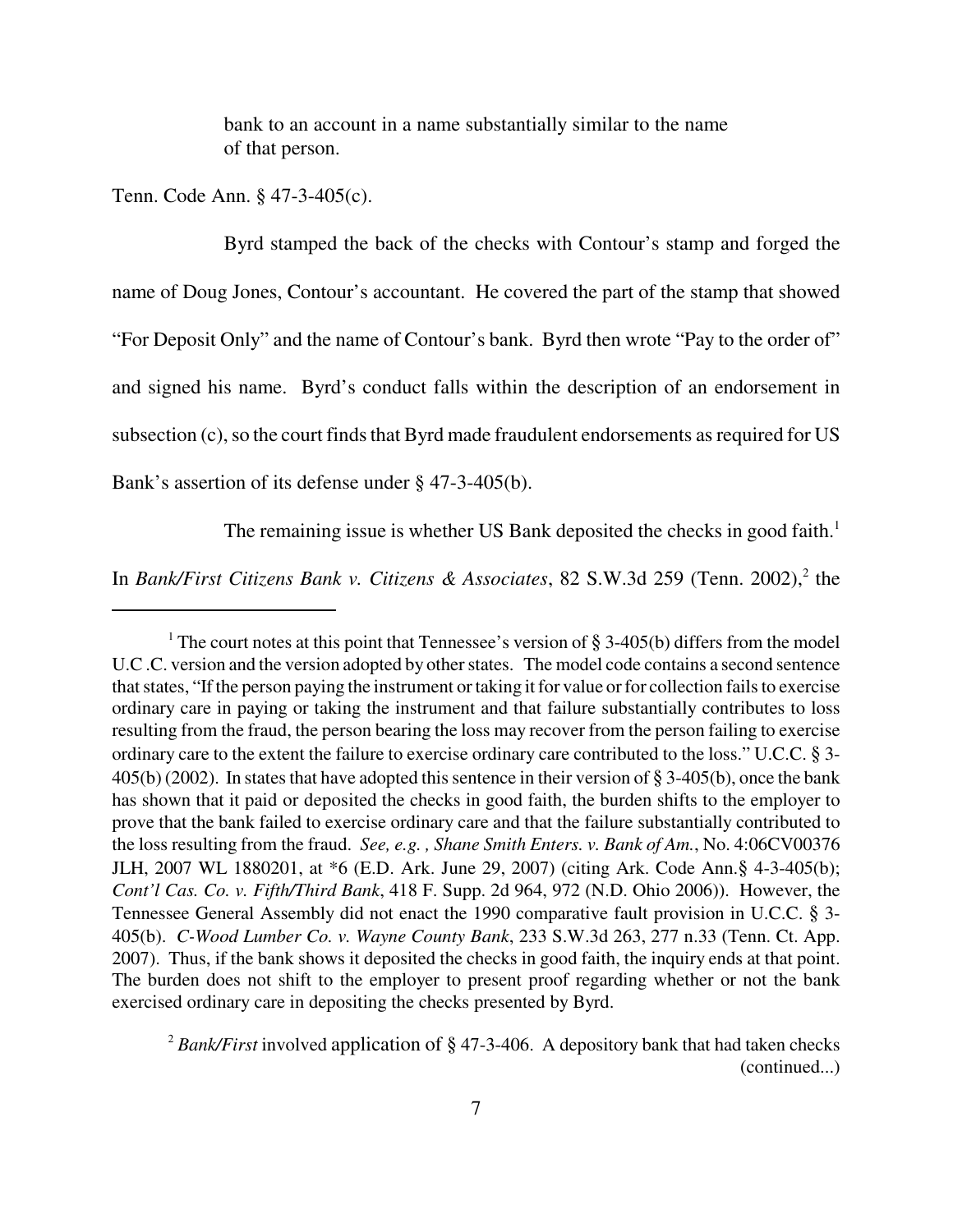Tennessee Supreme Court addressed the meaning of "good faith" in Chapters 3 and 4 of Title

47 of the Tennessee Code. The Court noted that "[i]n 1995, the Tennessee General

Assembly substantially adopted Revised Articles 3 and 4, although, interestingly, it did not

include the definition of 'good faith' contained in UCC section 3-103(a)(4)." *Id*. at 264.

After analyzing the situation, the court found:

Consequently, we must conclude that the General Assembly intentionally omitted the UCC definition of "good faith" as it applies in Chapters 3 and 4 of Title 47, and we construe this term in accord with the general code definition to mean "honesty in fact in the conduct or transaction involved." *See* Tenn. Code Ann. § 47-1-201(19).

. . . This Court has defined the "honesty in fact" standard to mean an absence of a "knowing or reckless disregard of a

Our review of the record reveals that while First Citizens Bank was certainly negligent in permitting the deposit of a check made payable to a corporation into an individual account, no evidence shows that it knowingly disregarded the rights of anyone. Nor does a preponderance of the evidence support a finding that the bank acted recklessly in this regard. Therefore, we conclude that the record supports the conclusions of the lower courts that First Citizens Bank took the instruments in good faith.

*Bank/First*, 82 S.W.3d at 264-65.

 $2$ (...continued)

with forged endorsements that had been deposited into a personal account brought a declaratory judgment action against the drawer seeking a determination that it had no liability on the checks. The Supreme Court held that Bank/First, the depository bank, took the checks in good faith, but could not assert the defense of § 47-3-406 because the bank did not show that the defendant, Citizens and Associates's failure to exercise ordinary care substantially contributed to the actual making of the forged checks and reversed the Court of Appeals. (The Tennessee General Assembly enacted the comparative fault provision applicable to forged signatures or endorsements in § 3-406(b). *C-Wood Lumber*, 233 S.W.3d at 277 n.33.) With regard to the Supreme Court's finding of good faith by Bank/First, the Court stated: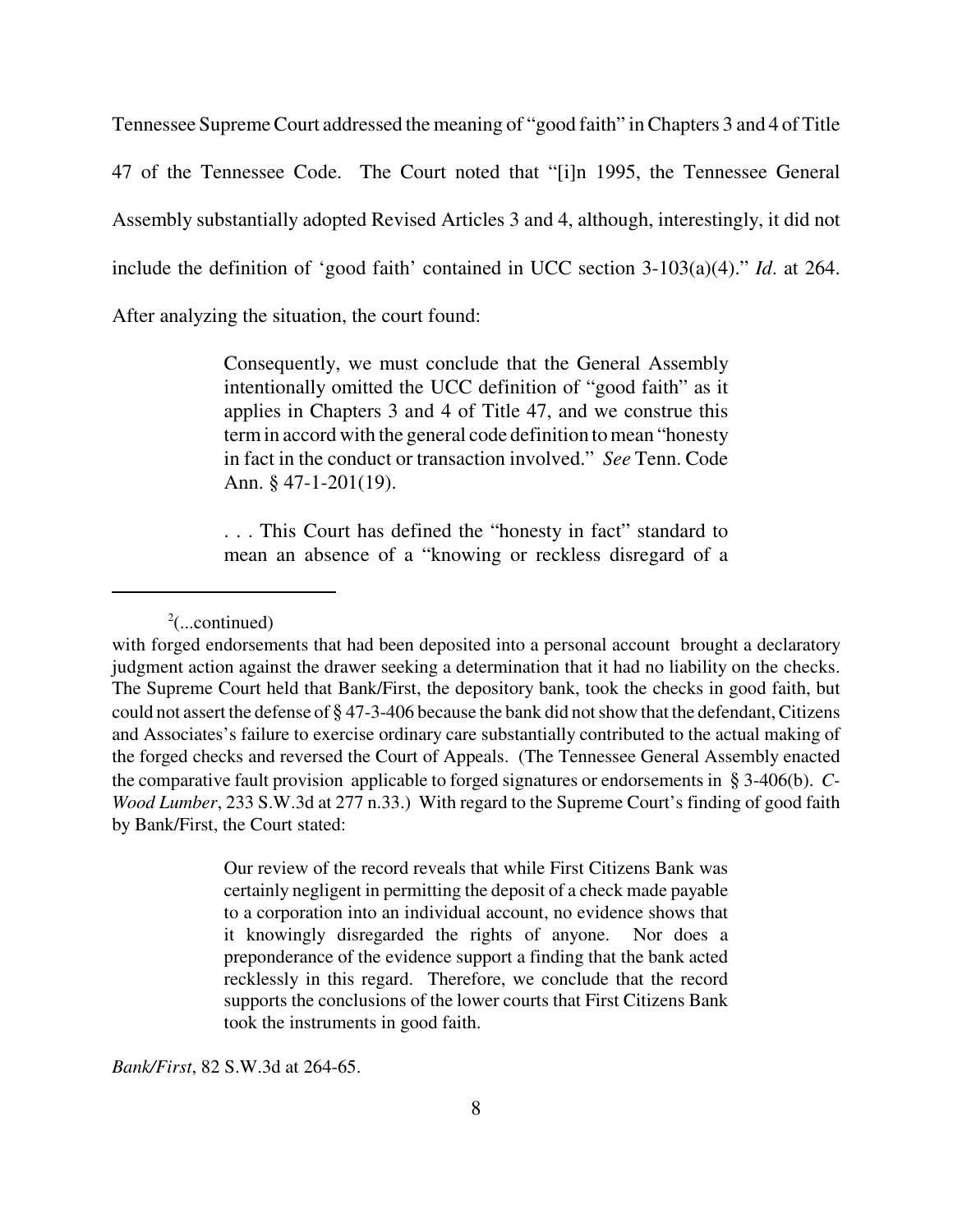customer's rights." *Glazer v. First Am. Nat'l Bank*, 930 S.W.2d 546, 549 (Tenn. 1996) (defining "good faith" in section 47-1-  $102(19)$ ).

*Id*. The Tennessee Supreme Court in *Glazer* adopted Webster's Dictionary definition of "honesty," defining it as "fairness and straightforwardness of conduct." *Glazer*, 930 S.W.2d at 549-50. *NACCO Materials Handling Group v. Toyota Materials Handling USA*, No. 03- 2561 B A, 2005 WL 2649208, at \*10 (W.D. Tenn. Oct. 17, 2005).

The UCC does not define "reckless" or "reckless disregard." *Black's Law Dictionary* defines "reckless" as: "Characterized by the creation of a substantial and unjustifiable risk or harm to others and by a conscious (and sometimes deliberate) disregard for or indifference to that risk; heedless; rash." *Black's Law Dictionary* (8th ed. 2004). "Reckless disregard" is defined by *Black's Law Dictionary* as: "Conscious indifference to the consequences of an act." *Id*. At this point, the court looks to such definitions in conjunction with the very limited Tennessee case law defining "good faith" in order to evaluate whether US Bank acted in good faith under § 47-3-405.

The transactions involved are Byrd's deposits into his personal account of the checks payable to Contour bearing the forged endorsements. The determination of whether US Bank acted in good faith is focused on the conduct surrounding these transactions, i.e., US Bank's deposit of the checks into Byrd's personal account. Over a course of approximately 37 months, Byrd deposited 62 checks into his personal account that were written payable to Contour.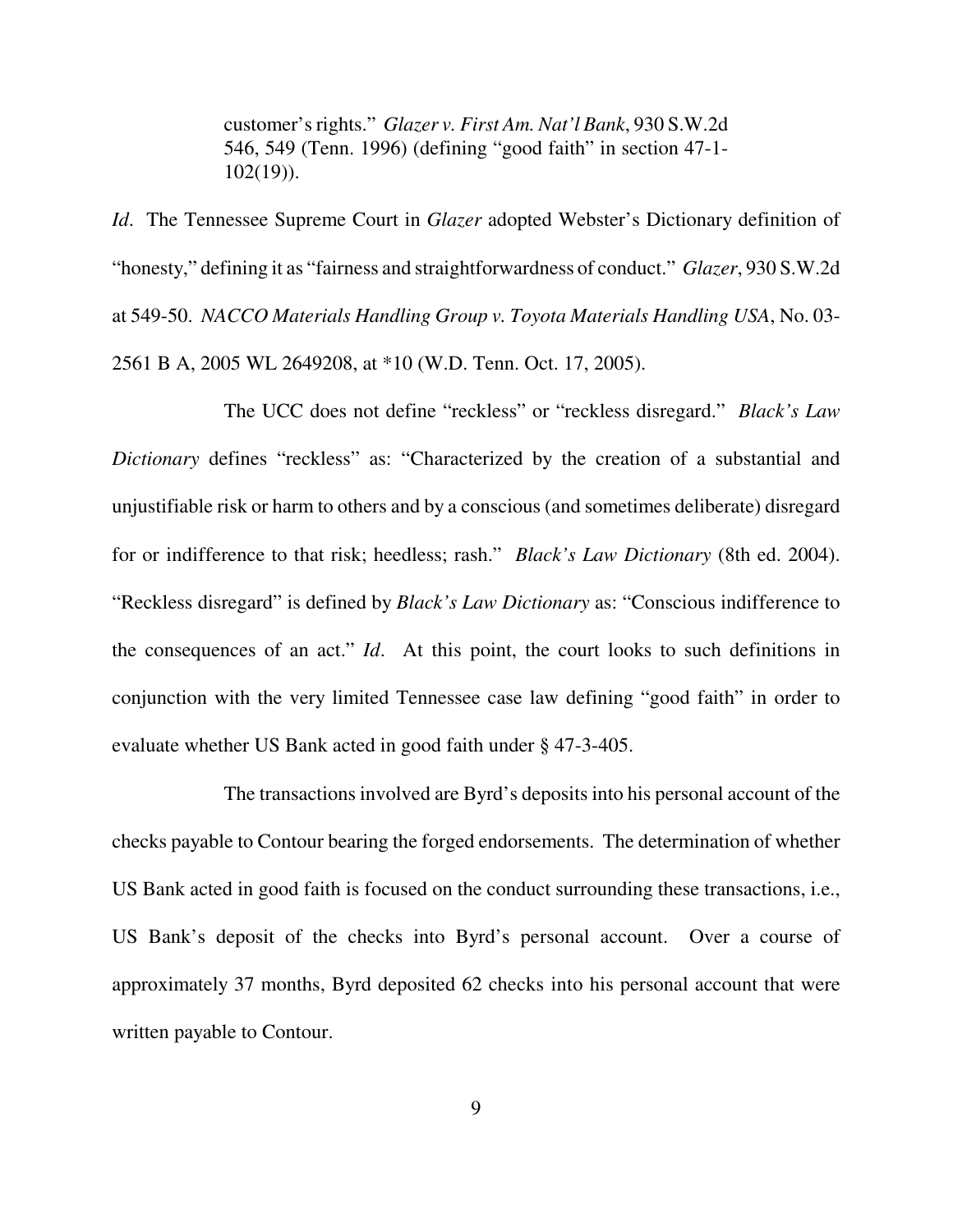US Bank has a specific written procedure in its Operating Procedures Manual that deals with the depositing of checks payable to a business.<sup>3</sup> The acceptance of the checks made payable to Contour that were deposited into Byrd's personal account was conduct not in accordance with that specific written procedure. There is deposition testimony in the record from a bank witness concerning the circumstances surrounding acceptance of the first check from Byrd. She testified that she received a call supposedly from someone at Contour saying that money was owed to Byrd and he would be bringing in a check made out to Contour that needed to be signed over to him. However, according to the bank witness, the authority to accept that deposit was only for the one check; it did not extend to a blanket authorization for all such checks made out to Contour. Nevertheless, for 37 months, Byrd deposited checks made payable to Contour in his personal account, some for thousands of dollars. He eventually stole almost \$400,000 before the fraud was discovered.

The court is reluctant to grant summary judgment on these facts. It appears that over a three-year period US Bank's personnel, by accepting the 62 checks at issue, did not comply with the written procedure regarding the depositing of checks payable to businesses. A jury could infer that in doing so, US Bank acted recklessly and not in good faith in depositing the checks. The bank's employee's were charged with knowledge of the procedures in the Operating Procedures Manual concerning how checks made payable to a business should be deposited. Allowing such checks to be deposited in Byrd's personal

<sup>&</sup>lt;sup>3</sup> The exact language of the procedure is subject to a protective order. Therefore, the specific provision has not been quoted verbatim by the court in its opinion.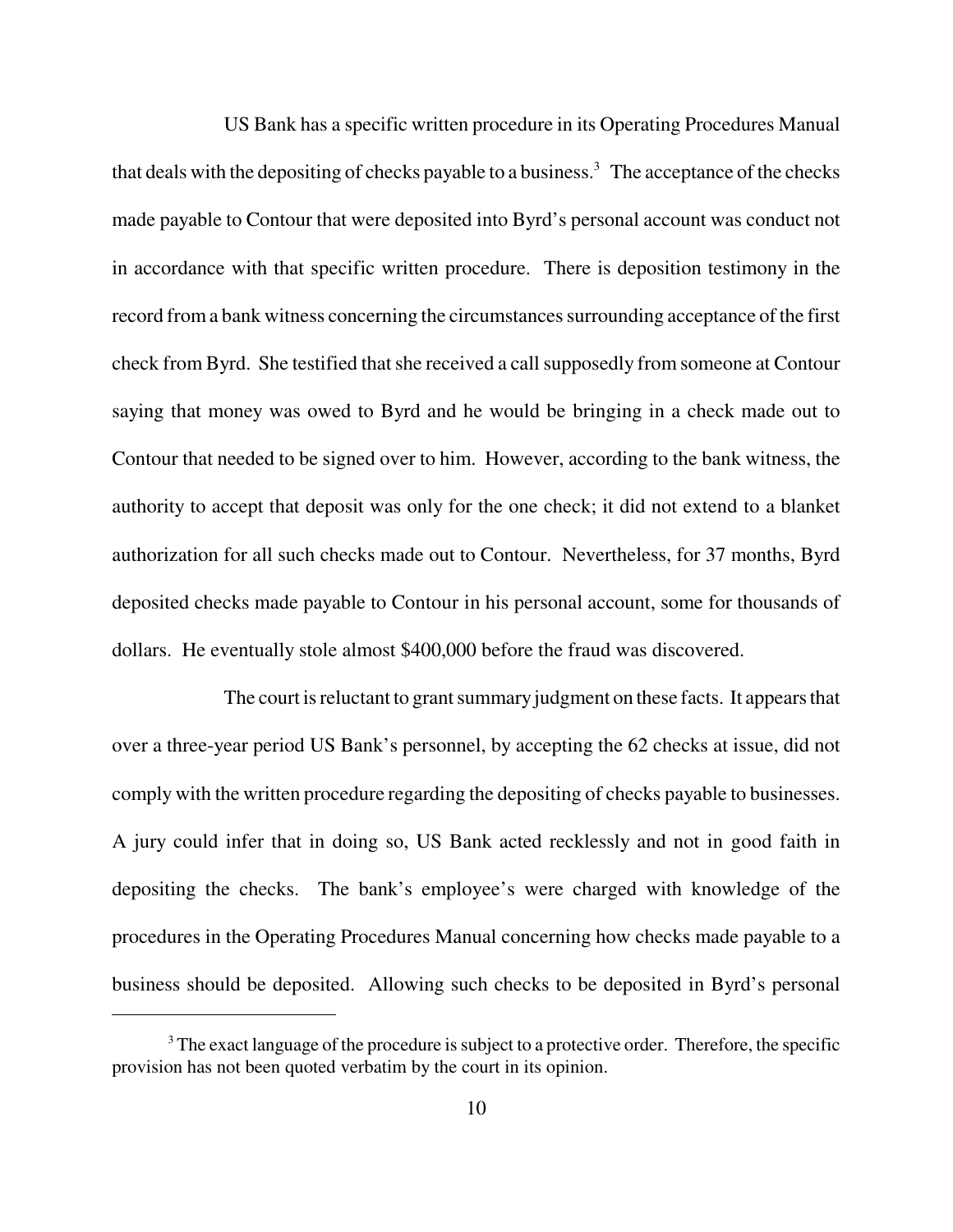account was a violation of that procedure. While there appears to be an explanation for the first check presented by Byrd, he was allowed to make such deposits over a 37 month period.

 A jury could infer that this conduct reflected a "conscious indifference" or that it was heedless. The court thus believes that there is a material issue of fact regarding whether US Bank acted in good faith. Therefore, summary judgment based upon § 47-3-405 in favor of US Bank is not appropriate.

#### B. Tenn. Code Ann. § 47-3-307

Contour argues that the Tennessee Code provision that applies in this case is

§ 47-3-307 for breach of fiduciary duty. In doing so, Contour claims that Byrd was a

fiduciary and that US Bank's acceptance of the checks was a breach of fiduciary duty under

this statutory provision. Section 47-3-307 provides in pertinent part:

. . .

(1) "Fiduciary" means an agent, trustee, partner, corporate officer or director, or other representative owing a fiduciary duty with respect to an instrument.

(2) "Represented person" means the principal, beneficiary, partnership, corporation, or other person to whom the duty stated in paragraph (1) is owed.

(b) If (i) an instrument is taken from a fiduciary for payment or collection or for value, (ii) the taker has knowledge of the fiduciary status of the fiduciary, and (iii) the representative person makes a claim to the instrument or its proceeds on the basis that the transaction of the fiduciary is a breach of fiduciary duty, the following rules apply:

11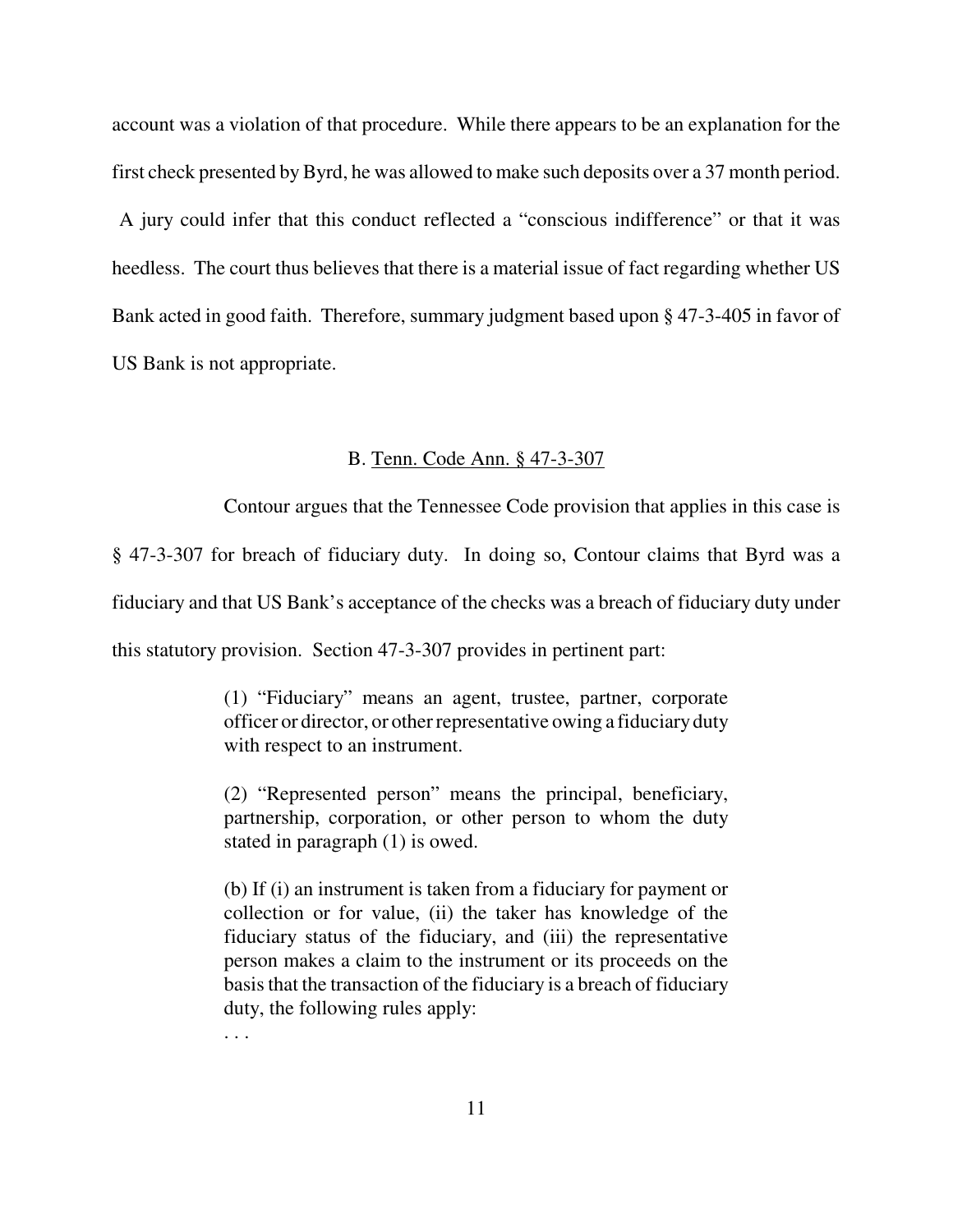(2) In the case of an instrument payable to the represented person or the fiduciary as such, the taker has notice of the breach of fiduciary duty if the instrument is (i) taken in payment of or as security for a debt known by the taker to be the personal debt of the fiduciary, (ii) taken in a transaction known by the taker to be for the personal benefit of the fiduciary, or (iii) deposited to an account other than an account of the fiduciary, as such, or an account of the represented person. . . .

Even if it is assumed Byrd was a fiduciary, in order for § 47-3-307(b) to apply,

US Bank had to have had actual knowledge of Byrd's fiduciary status when he made the

deposits. *C-Wood Lumber*, 233 S.W.3d at 285 (citing Tenn. Code Ann. § §47-3-307 cmt. 2

and  $47-1-201(25)$  [now §  $47-1-202$ ]) (footnote omitted). "[T]his knowledge must be

possessed not just by the bank officers but also by the persons acting for the bank in the

transaction." *C-Wood Lumber*, 233 S.W.3d at 285 (citing Tenn. Code Ann. §§ 47-3-307

cmts. 2 & 3 and 47-3-201(27) [now § 47-1-202]) (footnote omitted).

Comment 2 to § 47-3-307 states in part:

Section 3-307(b) applies only if the person dealing with the fiduciary "has knowledge of the fiduciary status of the fiduciary." Notice which does not amount to knowledge is not enough to cause Section 3-307 to apply. "Knowledge" is defined is Section 1-201(25). In most cases, the "taker" referred to in Section 3-307 will be a bank or other organization. Knowledge of an organization is determined by the rules stated in Section 1-201(27). In many cases, the individual who receives and processes an instrument on behalf of the organization that is the taker of the instrument "for payment or collection or for value" is a clerk who has no knowledge of any fiduciary status of the person from whom the instrument is received. In such cases, Section 3-307 doesn't apply because, under Section 1-201(27), knowledge of the organization is determined by the knowledge of the "individual conducting that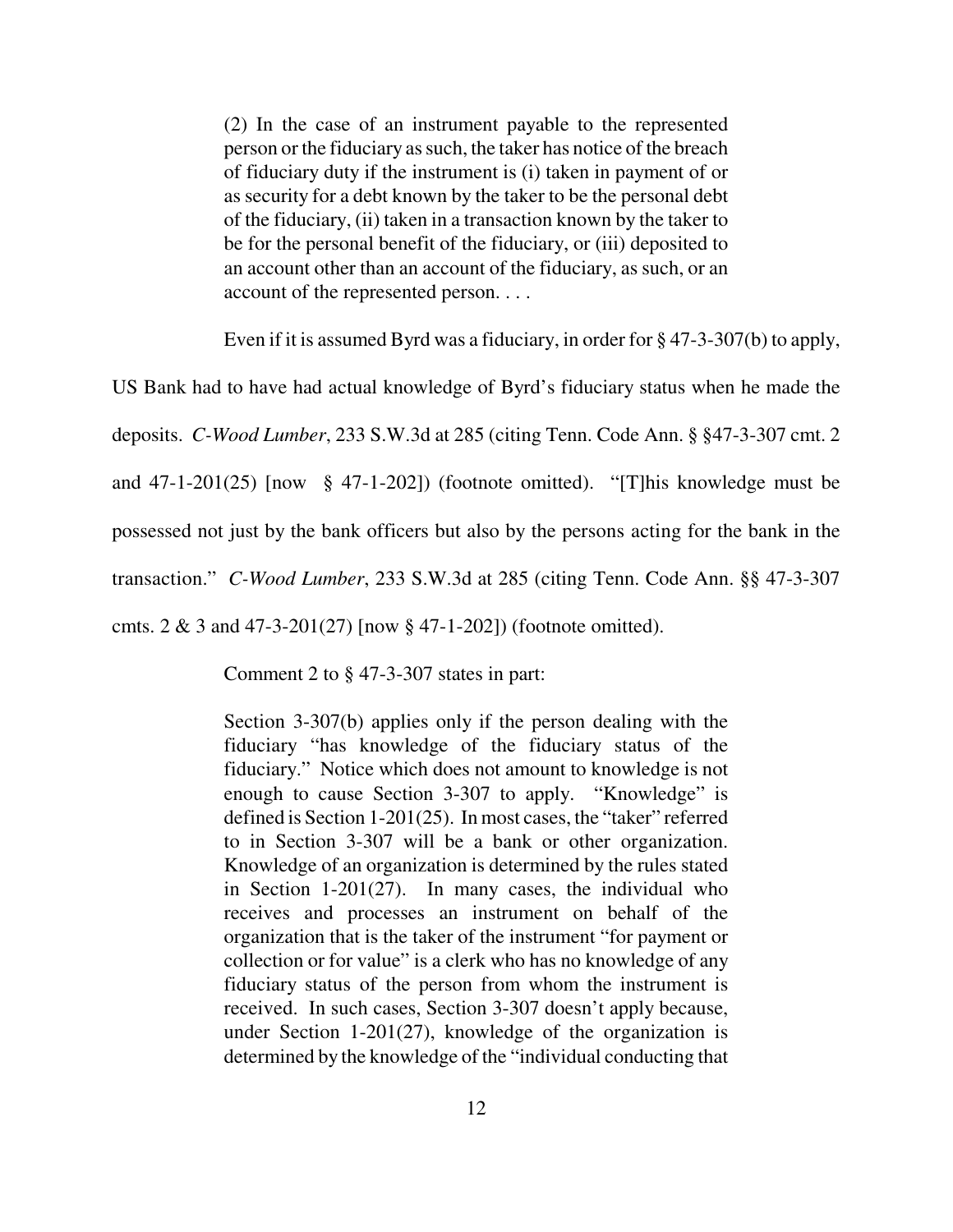transaction," i.e. the clerk who receives and processes the instrument. Furthermore, paragraphs (2) and (4) each require that the person acting for the organization have knowledge of facts that indicate a breach of fiduciary duty. In the case of an instrument taken for deposit to an account, the knowledge is found in the fact that the deposit is made to an account other than that of the represented person or a fiduciary account for benefit of that person. In other cases the person acting for the organization must know that the instrument is taken in payment or as security for a personal debt of the fiduciary or for the personal benefit of the fiduciary. For example, if the instrument is being used to buy goods or services, the person acting for the organization must know that the goods or services are for the personal benefit of the fiduciary. *The requirement that the taker have knowledge rather than notice is meant to limit Section 3- 307 to relatively uncommon cases in which the person who deals with the fiduciary knows all the relevant facts: the fiduciary status and that the proceeds of the instrument are being used for the personal debt or benefit of the fiduciary or are being paid to an account that is not an account of the represented person or of the fiduciary, as such.* Mere notice of these facts is not enough to put the taker on notice of the breach of fiduciary duty and does not give rise to any duty of investigation by the taker.

Tenn. Code Ann. 47-3-307 cmt. 2 (emphasis added).

Before addressing Contour's argument regarding § 47-3-307, the court notes that even if it is assumed that Byrd was a fiduciary, that fact does not remove the case from § 47-3-405. This case involves forged endorsements by an employee who had responsibility regarding the checks involved, whether or not he was a fiduciary. As such, § 47-3-405 clearly applies. *Cf*. Tenn. Code Ann. § 47-3-405 cmt. 3, case #4.

As to section 47-3-307, that provision does not apply in this case. Even if Byrd

was a fiduciary, there is no proof that US Bank had the appropriate knowledge of that status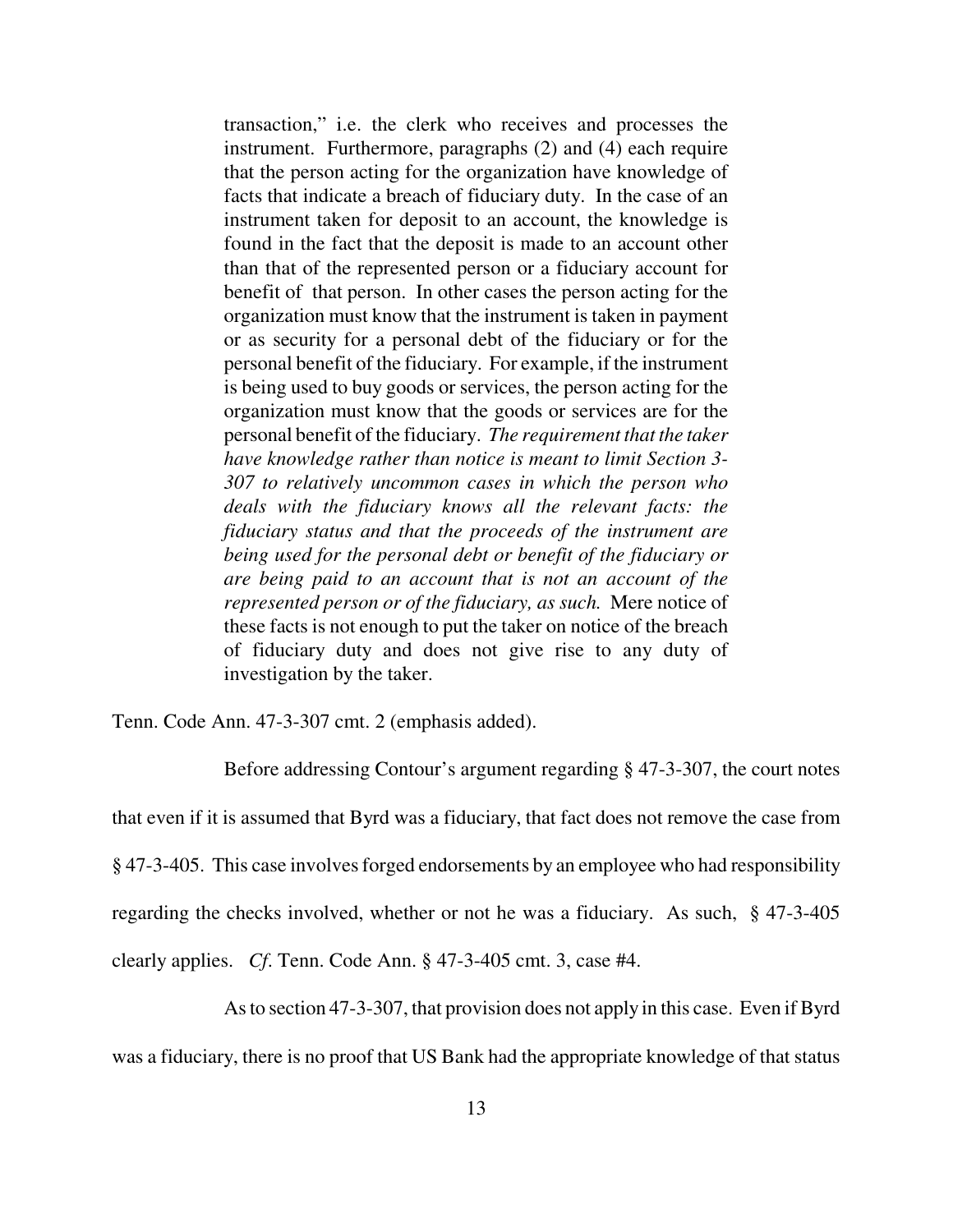when Byrd made the deposits. The deposition testimony from two bank employees submitted by Contour reflects no knowledge about Byrd's position at Contour or his status as a fiduciary. Contour has not presented any evidence to demonstrate that US Bank's officers and those who acted for US Bank in the transactions with Byrd had the requisite actual knowledge of Byrd's fiduciary status that would satisfy the requirements of § 47-3-307(b).

#### C. Contour's Negligence Claim

In the amended complaint, Contour again attempts to assert a claim for negligence against US Bank. The court has already ruled pursuant to *C-Wood Lumber*, 233 S.W.3d at 281-82 that Contour cannot assert a claim for common law negligence [doc. 19]. Contour alleges as part of the negligence claim §§ 47-3-405 and 406. However, these sections do not establish claims for negligence. Accordingly, the allegations in the complaint concerning a claim for negligence will be dismissed.

#### D. Punitive Damages Claim

Contour has asserted in the amended complaint a claim for punitive damages. US Bank did not raise this claim in its motion for summary judgment. The last order of the court that referenced this claim stated that the issue remained under advisement [doc. 28]. In light of the court's ruling above that the only claim remaining for trial is conversion under Tenn. Code Ann. § 47-3-420, the court will require the parties to brief the issue of whether